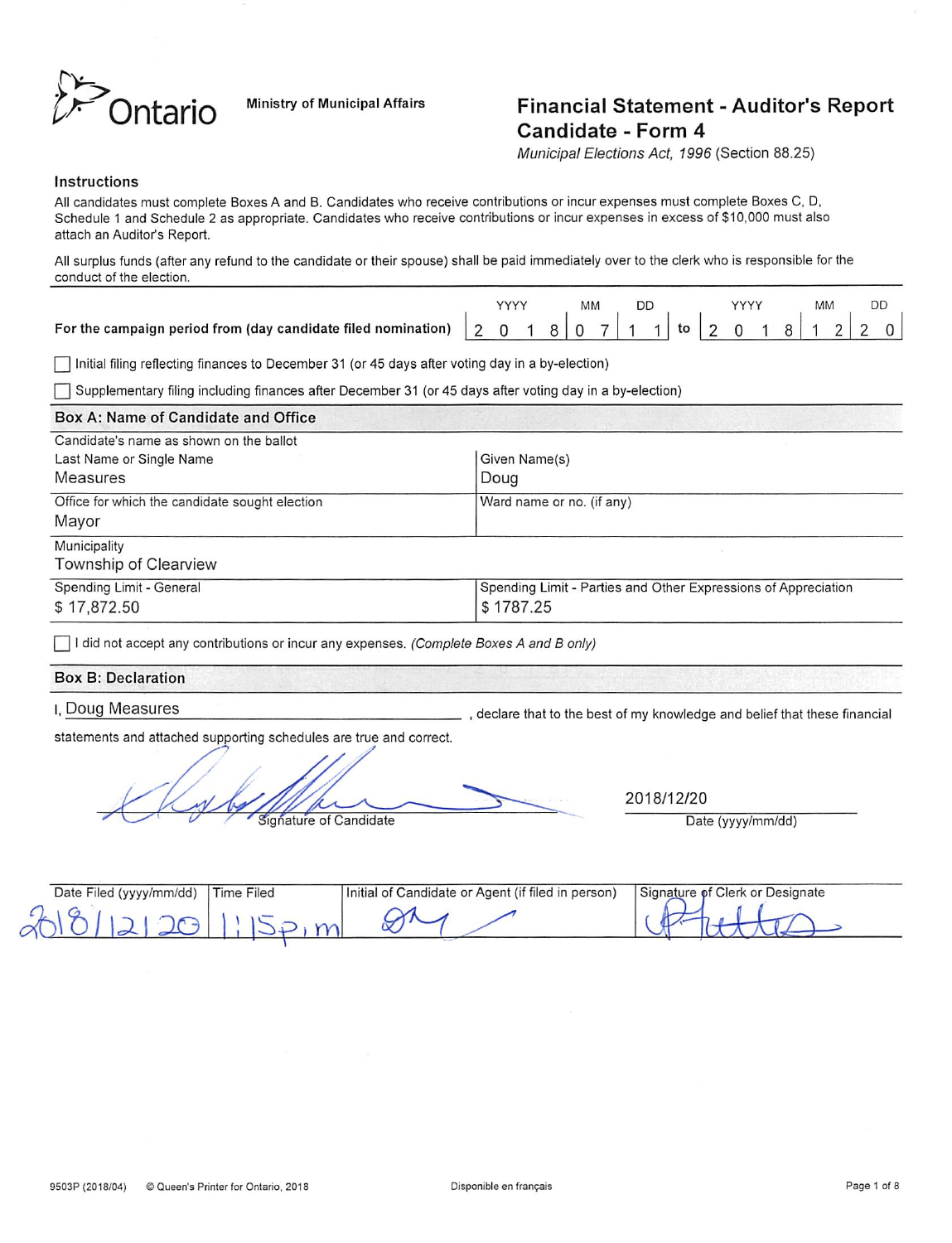| Box C: Statement of Campaign Income and Expenses                                                                                            |                                             | to a list side a Turk. |  |
|---------------------------------------------------------------------------------------------------------------------------------------------|---------------------------------------------|------------------------|--|
| <b>LOAN</b>                                                                                                                                 |                                             |                        |  |
| Name of bank or recognized lending institution                                                                                              |                                             |                        |  |
| \$<br><b>Amount borrowed</b>                                                                                                                |                                             |                        |  |
| <b>INCOME</b>                                                                                                                               |                                             |                        |  |
| Total amount of all contributions (from line 1A in Schedule 1)                                                                              | -\$                                         | 5,705.44               |  |
| Revenue from items \$25 or less                                                                                                             | $\overline{\mathbf{3}}$                     |                        |  |
| Sign deposit refund                                                                                                                         | $\overline{\mathbf{3}}$                     |                        |  |
| Revenue from fundraising events not deemed a contribution (from Part III of<br>Schedule 2)                                                  | \$                                          |                        |  |
| Interest earned by campaign bank account                                                                                                    | $\sqrt{3}$                                  |                        |  |
| Other (provide full details)                                                                                                                |                                             |                        |  |
|                                                                                                                                             | + \$                                        |                        |  |
| 2.                                                                                                                                          | $+3$                                        |                        |  |
| 3.                                                                                                                                          | $+$ \$                                      |                        |  |
| 4.                                                                                                                                          | $+3$                                        |                        |  |
| 5.                                                                                                                                          | $+$ \$                                      |                        |  |
|                                                                                                                                             | $=$ \$                                      | 5,705.44 c1            |  |
| Total Campaign Income (Do not include loan)                                                                                                 |                                             |                        |  |
| <b>EXPENSES</b> (Note: include the value of contributions of goods and services)                                                            |                                             |                        |  |
| <b>Expenses subject to general spending limit</b>                                                                                           |                                             |                        |  |
| Inventory from previous campaign used in this campaign (list details in Table 4 of                                                          | \$                                          |                        |  |
| Schedule 1)                                                                                                                                 |                                             |                        |  |
| Advertising                                                                                                                                 | \$                                          | 1,092.71               |  |
| Brochures/flyers                                                                                                                            | \$                                          | 382.49                 |  |
| Signs (including sign deposit)                                                                                                              | $\overline{\mathbf{3}}$<br>+                | 3,117.97               |  |
| Meetings hosted                                                                                                                             | $\overline{\boldsymbol{\mathsf{s}}}$<br>÷   |                        |  |
| Office expenses incurred until voting day                                                                                                   | $\overline{\boldsymbol{\mathfrak{s}}}$<br>+ |                        |  |
| Phone and/or internet expenses incurred until voting day                                                                                    | $\overline{\boldsymbol{\theta}}$<br>÷       |                        |  |
| Salaries, benefits, honoraria, professional fees incurred until voting day                                                                  | $\overline{\$}$<br>┿                        |                        |  |
| Bank charges incurred until voting day                                                                                                      | $\overline{\$}$<br>÷                        | 10.30                  |  |
| Interest charged on loan until voting day                                                                                                   | \$                                          |                        |  |
| Other (provide full details)                                                                                                                |                                             |                        |  |
| 1.                                                                                                                                          | + \$                                        |                        |  |
| 2.                                                                                                                                          | $+\overline{\$}$                            |                        |  |
| 3.<br>and the state of the state of the state of the state of the state of the state of the state of the state of the                       | $+$ \$                                      |                        |  |
| 4.                                                                                                                                          | $+$ \$                                      |                        |  |
| 5.                                                                                                                                          | $+\overline{\$}$                            |                        |  |
| Total Expenses subject to general spending limit                                                                                            | $= $$                                       | 4,603.47 c2            |  |
|                                                                                                                                             |                                             |                        |  |
| <b>EXPENSES</b>                                                                                                                             |                                             |                        |  |
| Expenses subject to spending limit for parties and other expressions of appreciation                                                        |                                             |                        |  |
| 1. Election night party - Dornoch                                                                                                           | $+$ \$                                      | 736.41                 |  |
| 2. Thank you cards<br><u> 1989 - Jan Barbara de Carlos de Carlos de Carlos de Carlos de Carlos de Carlos de Carlos de Carlos de Carlos </u> | $+$ \$                                      | 83.06                  |  |
| 3.                                                                                                                                          | $+$ \$                                      |                        |  |
| 4.                                                                                                                                          | $+\overline{\$}$                            |                        |  |
| 5.                                                                                                                                          | $+$ \$                                      |                        |  |
| Total Exponsos subject to spending limit for parties and other expressions                                                                  |                                             |                        |  |

 $\frac{1}{\sqrt{2}}\left(\frac{1}{\sqrt{2}}\right)^{2} \left(\frac{1}{\sqrt{2}}\right)^{2}$ 

 $\mathcal{L}^{\mathcal{A}}$ 

Total Expenses subject to spending limit for parties and other expressions of appreciation  $=$   $\frac{819.47}{ }$  C3

 $\sim$ 

 $\sim 10$ 

 $\hat{\mathcal{A}}$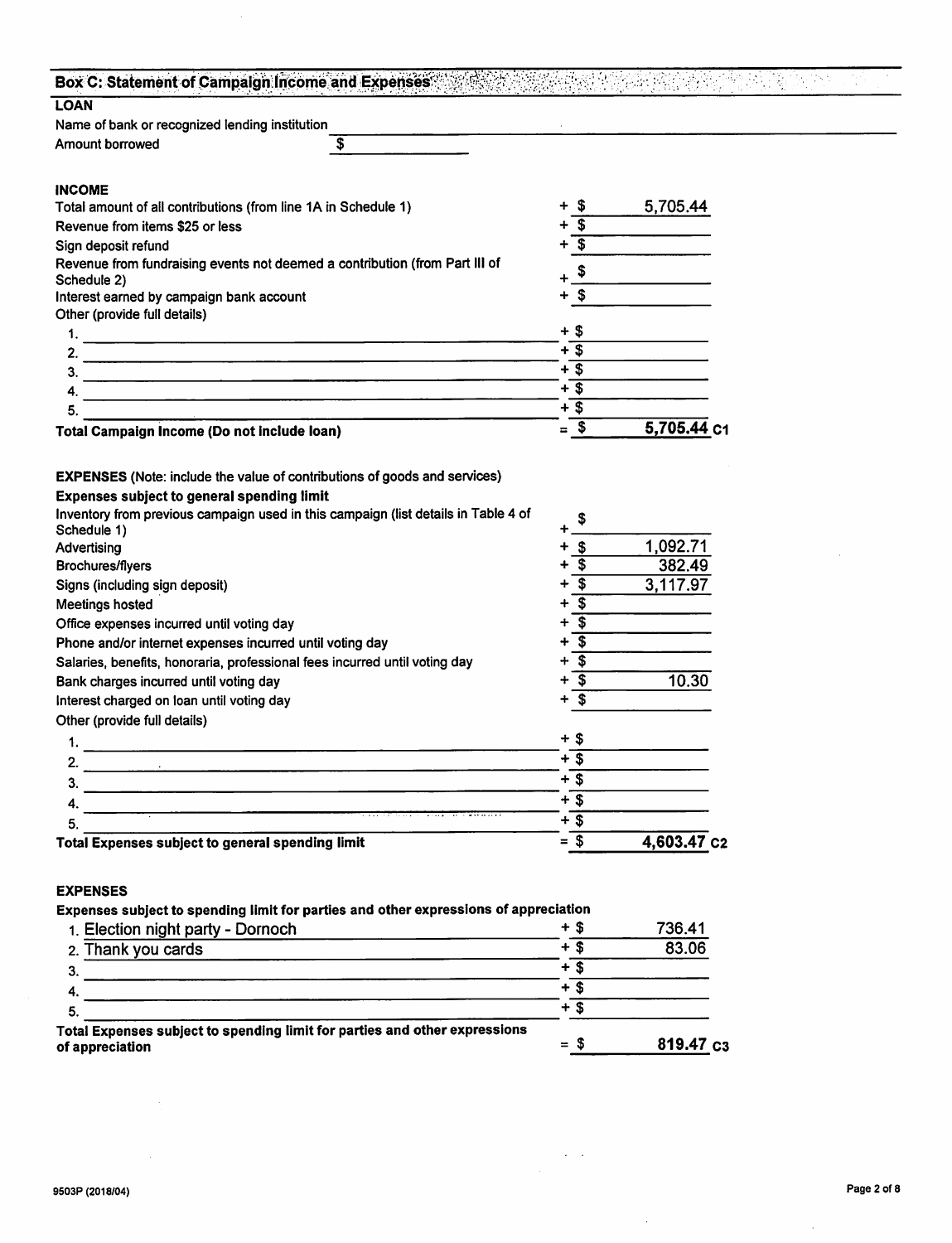| Expenses related to controverted election<br>$+$ \$<br>Expenses related to compliance audit<br>Expenses related to candidate's disability (provide full details)<br>+ \$<br>$+$ \$<br>$+$ \$<br>$\frac{3}{2}$<br>$+$ \$<br>$+$ \$<br>5.<br>Other (provide full details)<br>+ \$<br>1.<br>$+$ \$<br>$+$ \$<br>3.<br>$+$ \$<br>4.<br><u> 1980 - Jan Barristo, martin de la provincia de la provincia de la provincia de la provincia de la provincia d</u><br>$+ $$<br>5.<br>$=$ \$<br>282.50 c4<br><b>Total Expenses not subject to spending limits</b><br>5,705.44 C5<br>= \$<br>Total Campaign Expenses (C2 + C3 + C4)<br>ing pangalangan<br>Pagangang<br>Box D: Calculation of Surplus or Deficit de Edit Astatist<br>Excess (deficiency) of income over expenses (Income minus Total Expenses)<br>- S<br>0.00 <sub>p1</sub><br>$(C1 - C5)$<br>Eligible deficit carried forward by the candidate from the last election<br>$\mathfrak s$<br>(applies to 2018 regular election only)<br>D <sub>2</sub><br>$=$ \$<br>Total $(D1 - D2)$<br>If there is a surplus, deduct any refund of candidate's or<br>spouse's contributions to the campaign<br>$\sqrt{3}$<br>Surplus (or deficit) for the campaign<br>D <sub>3</sub> | <b>Expenses not subject to spending limits</b><br>Accounting and audit<br>Cost of fundraising events/activities (list details in Part IV of Schedule 2)<br>Office expenses incurred after voting day<br>Phone and/or internet expenses incurred after voting day<br>Salaries, benefits, honoraria, professional fees incurred after voting day<br>Bank charges incurred after voting day<br>Interest charged on loan after voting day<br>Expenses related to recount | -\$<br>+<br>- \$<br>+<br>$\overline{\mathbf{s}}$<br>÷<br>$\overline{\mathbf{s}}$<br>÷<br>$\overline{\mathfrak{s}}$<br>÷<br>$\overline{\mathbf{s}}$<br>$\ddot{}$<br>$+$ $\overline{\$}$<br>$+$ \$<br>$+$ \$ | 282.50 |  |
|-------------------------------------------------------------------------------------------------------------------------------------------------------------------------------------------------------------------------------------------------------------------------------------------------------------------------------------------------------------------------------------------------------------------------------------------------------------------------------------------------------------------------------------------------------------------------------------------------------------------------------------------------------------------------------------------------------------------------------------------------------------------------------------------------------------------------------------------------------------------------------------------------------------------------------------------------------------------------------------------------------------------------------------------------------------------------------------------------------------------------------------------------------------------------------------------------------------------------|----------------------------------------------------------------------------------------------------------------------------------------------------------------------------------------------------------------------------------------------------------------------------------------------------------------------------------------------------------------------------------------------------------------------------------------------------------------------|------------------------------------------------------------------------------------------------------------------------------------------------------------------------------------------------------------|--------|--|
|                                                                                                                                                                                                                                                                                                                                                                                                                                                                                                                                                                                                                                                                                                                                                                                                                                                                                                                                                                                                                                                                                                                                                                                                                         |                                                                                                                                                                                                                                                                                                                                                                                                                                                                      |                                                                                                                                                                                                            |        |  |
|                                                                                                                                                                                                                                                                                                                                                                                                                                                                                                                                                                                                                                                                                                                                                                                                                                                                                                                                                                                                                                                                                                                                                                                                                         |                                                                                                                                                                                                                                                                                                                                                                                                                                                                      |                                                                                                                                                                                                            |        |  |
|                                                                                                                                                                                                                                                                                                                                                                                                                                                                                                                                                                                                                                                                                                                                                                                                                                                                                                                                                                                                                                                                                                                                                                                                                         |                                                                                                                                                                                                                                                                                                                                                                                                                                                                      |                                                                                                                                                                                                            |        |  |
|                                                                                                                                                                                                                                                                                                                                                                                                                                                                                                                                                                                                                                                                                                                                                                                                                                                                                                                                                                                                                                                                                                                                                                                                                         |                                                                                                                                                                                                                                                                                                                                                                                                                                                                      |                                                                                                                                                                                                            |        |  |
|                                                                                                                                                                                                                                                                                                                                                                                                                                                                                                                                                                                                                                                                                                                                                                                                                                                                                                                                                                                                                                                                                                                                                                                                                         |                                                                                                                                                                                                                                                                                                                                                                                                                                                                      |                                                                                                                                                                                                            |        |  |
|                                                                                                                                                                                                                                                                                                                                                                                                                                                                                                                                                                                                                                                                                                                                                                                                                                                                                                                                                                                                                                                                                                                                                                                                                         |                                                                                                                                                                                                                                                                                                                                                                                                                                                                      |                                                                                                                                                                                                            |        |  |
|                                                                                                                                                                                                                                                                                                                                                                                                                                                                                                                                                                                                                                                                                                                                                                                                                                                                                                                                                                                                                                                                                                                                                                                                                         |                                                                                                                                                                                                                                                                                                                                                                                                                                                                      |                                                                                                                                                                                                            |        |  |
|                                                                                                                                                                                                                                                                                                                                                                                                                                                                                                                                                                                                                                                                                                                                                                                                                                                                                                                                                                                                                                                                                                                                                                                                                         |                                                                                                                                                                                                                                                                                                                                                                                                                                                                      |                                                                                                                                                                                                            |        |  |
|                                                                                                                                                                                                                                                                                                                                                                                                                                                                                                                                                                                                                                                                                                                                                                                                                                                                                                                                                                                                                                                                                                                                                                                                                         |                                                                                                                                                                                                                                                                                                                                                                                                                                                                      |                                                                                                                                                                                                            |        |  |
|                                                                                                                                                                                                                                                                                                                                                                                                                                                                                                                                                                                                                                                                                                                                                                                                                                                                                                                                                                                                                                                                                                                                                                                                                         |                                                                                                                                                                                                                                                                                                                                                                                                                                                                      |                                                                                                                                                                                                            |        |  |
|                                                                                                                                                                                                                                                                                                                                                                                                                                                                                                                                                                                                                                                                                                                                                                                                                                                                                                                                                                                                                                                                                                                                                                                                                         |                                                                                                                                                                                                                                                                                                                                                                                                                                                                      |                                                                                                                                                                                                            |        |  |
|                                                                                                                                                                                                                                                                                                                                                                                                                                                                                                                                                                                                                                                                                                                                                                                                                                                                                                                                                                                                                                                                                                                                                                                                                         |                                                                                                                                                                                                                                                                                                                                                                                                                                                                      |                                                                                                                                                                                                            |        |  |
|                                                                                                                                                                                                                                                                                                                                                                                                                                                                                                                                                                                                                                                                                                                                                                                                                                                                                                                                                                                                                                                                                                                                                                                                                         |                                                                                                                                                                                                                                                                                                                                                                                                                                                                      |                                                                                                                                                                                                            |        |  |
|                                                                                                                                                                                                                                                                                                                                                                                                                                                                                                                                                                                                                                                                                                                                                                                                                                                                                                                                                                                                                                                                                                                                                                                                                         |                                                                                                                                                                                                                                                                                                                                                                                                                                                                      |                                                                                                                                                                                                            |        |  |
|                                                                                                                                                                                                                                                                                                                                                                                                                                                                                                                                                                                                                                                                                                                                                                                                                                                                                                                                                                                                                                                                                                                                                                                                                         |                                                                                                                                                                                                                                                                                                                                                                                                                                                                      |                                                                                                                                                                                                            |        |  |
|                                                                                                                                                                                                                                                                                                                                                                                                                                                                                                                                                                                                                                                                                                                                                                                                                                                                                                                                                                                                                                                                                                                                                                                                                         |                                                                                                                                                                                                                                                                                                                                                                                                                                                                      |                                                                                                                                                                                                            |        |  |
|                                                                                                                                                                                                                                                                                                                                                                                                                                                                                                                                                                                                                                                                                                                                                                                                                                                                                                                                                                                                                                                                                                                                                                                                                         |                                                                                                                                                                                                                                                                                                                                                                                                                                                                      |                                                                                                                                                                                                            |        |  |
|                                                                                                                                                                                                                                                                                                                                                                                                                                                                                                                                                                                                                                                                                                                                                                                                                                                                                                                                                                                                                                                                                                                                                                                                                         |                                                                                                                                                                                                                                                                                                                                                                                                                                                                      |                                                                                                                                                                                                            |        |  |
|                                                                                                                                                                                                                                                                                                                                                                                                                                                                                                                                                                                                                                                                                                                                                                                                                                                                                                                                                                                                                                                                                                                                                                                                                         |                                                                                                                                                                                                                                                                                                                                                                                                                                                                      |                                                                                                                                                                                                            |        |  |
|                                                                                                                                                                                                                                                                                                                                                                                                                                                                                                                                                                                                                                                                                                                                                                                                                                                                                                                                                                                                                                                                                                                                                                                                                         |                                                                                                                                                                                                                                                                                                                                                                                                                                                                      |                                                                                                                                                                                                            |        |  |
|                                                                                                                                                                                                                                                                                                                                                                                                                                                                                                                                                                                                                                                                                                                                                                                                                                                                                                                                                                                                                                                                                                                                                                                                                         |                                                                                                                                                                                                                                                                                                                                                                                                                                                                      |                                                                                                                                                                                                            |        |  |
|                                                                                                                                                                                                                                                                                                                                                                                                                                                                                                                                                                                                                                                                                                                                                                                                                                                                                                                                                                                                                                                                                                                                                                                                                         |                                                                                                                                                                                                                                                                                                                                                                                                                                                                      |                                                                                                                                                                                                            |        |  |

If line D3 shows a surplus, the amount must be paid in trust, at the time the financial statements are filed, to the municipal clerk who is responsible for the conduct of the election.

 $\mathcal{L}_{\mathcal{A}}$  , and the second constraint is a more constraint.

 $\mathcal{L}^{\mathcal{L}}$ 

 $\sim 10^{-11}$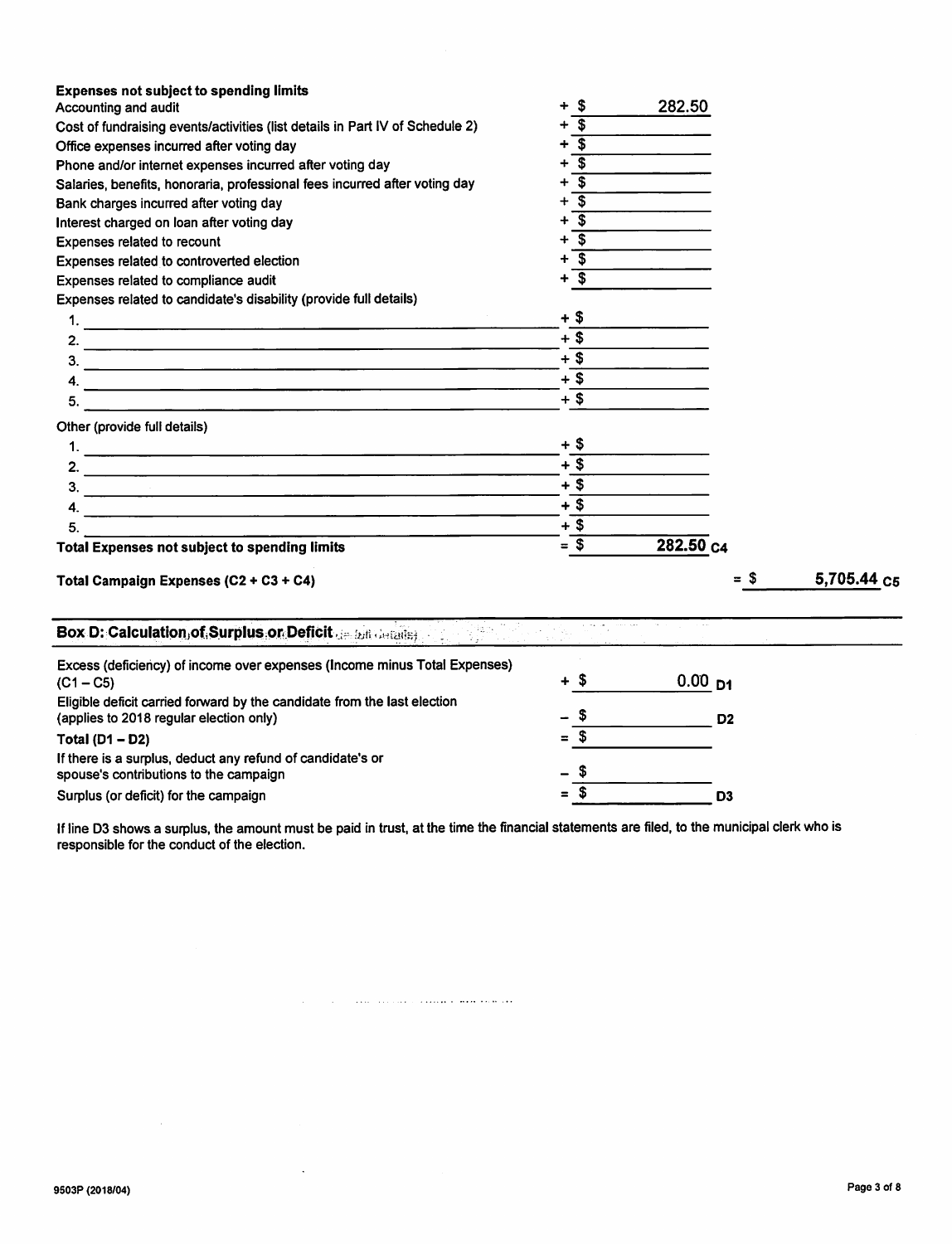|       | <b>Schedule 1 - Contributions</b>                                                                                                                                                                                                                                                                                                |            |          |
|-------|----------------------------------------------------------------------------------------------------------------------------------------------------------------------------------------------------------------------------------------------------------------------------------------------------------------------------------|------------|----------|
|       | <b>Part I-Summary of Contributions</b>                                                                                                                                                                                                                                                                                           |            |          |
|       | Contributions in money from candidate and spouse                                                                                                                                                                                                                                                                                 | + \$       | 1,622.94 |
|       | Contributions in goods and services from candidate and spouse<br>(include value listed in Table 3 and Table 4)                                                                                                                                                                                                                   | + \$       |          |
|       | Total value of contributions not exceeding \$100 per contributor<br>Include ticket revenue, contributions in money, goods and services<br>where the total contribution from a contributor is \$100 or less (do not<br>include contributions from candidate or spouse).                                                           | + \$       |          |
|       | Total value of contributions exceeding \$100 per contributor (from line 1B on page 5;<br>list details in Table 1 and Table 2)<br>Include ticket revenue, contributions in money, goods and services where<br>the total contribution from a contributor exceeds \$100 (do not include<br>contributions from candidate or spouse). | + S        | 282.50   |
| Less: | Contributions returned or payable to the contributor<br>Contributions paid or payable to the clerk, including contributions from<br>anonymous sources exceeding \$25                                                                                                                                                             | - \$<br>\$ |          |
|       | Total Amount of Contributions (record under Income in Box C)                                                                                                                                                                                                                                                                     |            | 1.905.44 |

| <b>Name</b>                  | <b>Full Address</b>                              | <b>Date Received</b> |          | Amount \$<br>Amount Received \$ Returned to Contributor<br>or Paid to Clerk |
|------------------------------|--------------------------------------------------|----------------------|----------|-----------------------------------------------------------------------------|
| <b>Jim Measures</b>          | Gen Delivery, Main St.<br>Clifford ON. N0M 1M0   | 2018/07/31           | 1,000.00 |                                                                             |
| Doug McKechnie               | 1411 Cons 6 South, Stayner<br><b>ON. LOM 1S0</b> | 2018/07/31           | 100.00   |                                                                             |
| <b>Fred Hamilton</b>         | Gen. Delivery, Glen Huron,<br>ON. LOM 1L0        | 2018/08/08           | 500.00   |                                                                             |
| <b>Bud Christianson</b>      | Gen. Delivery, Duntroon,<br>ON. LOM 1H0          | 2018/09/04           | 500.00   |                                                                             |
| Don Laverdure                | 103 George St. Creemore,<br>ON. LOM 1G0          | 2018/08/31           | 200.00   |                                                                             |
| <b>Kevin Elwood</b>          | 8257 County Rd. 91,<br>Stayner, ON. L0M 1S0      | 2018/09/28           | 250.00   |                                                                             |
| <b>Bill Wall</b>             | 7407 Sideroad 33/34 RR1<br>Nottawa, ON. L0M 1P0  | 2018/10/02           | 100.00   |                                                                             |
| <b>Chris Carrier</b>         | 94 Robinson Street,<br>Collingwood, ON. L9Y 3M1  | 2018/10/17           | 500.00   |                                                                             |
| additional donors - attached |                                                  |                      | 650.00   |                                                                             |
|                              |                                                  | <b>T-4-L</b>         | na ana c |                                                                             |

[7] Additional information is listed on separate supplementary attachment Total [150] Total 15,800.00

 $\overline{\phantom{a}}$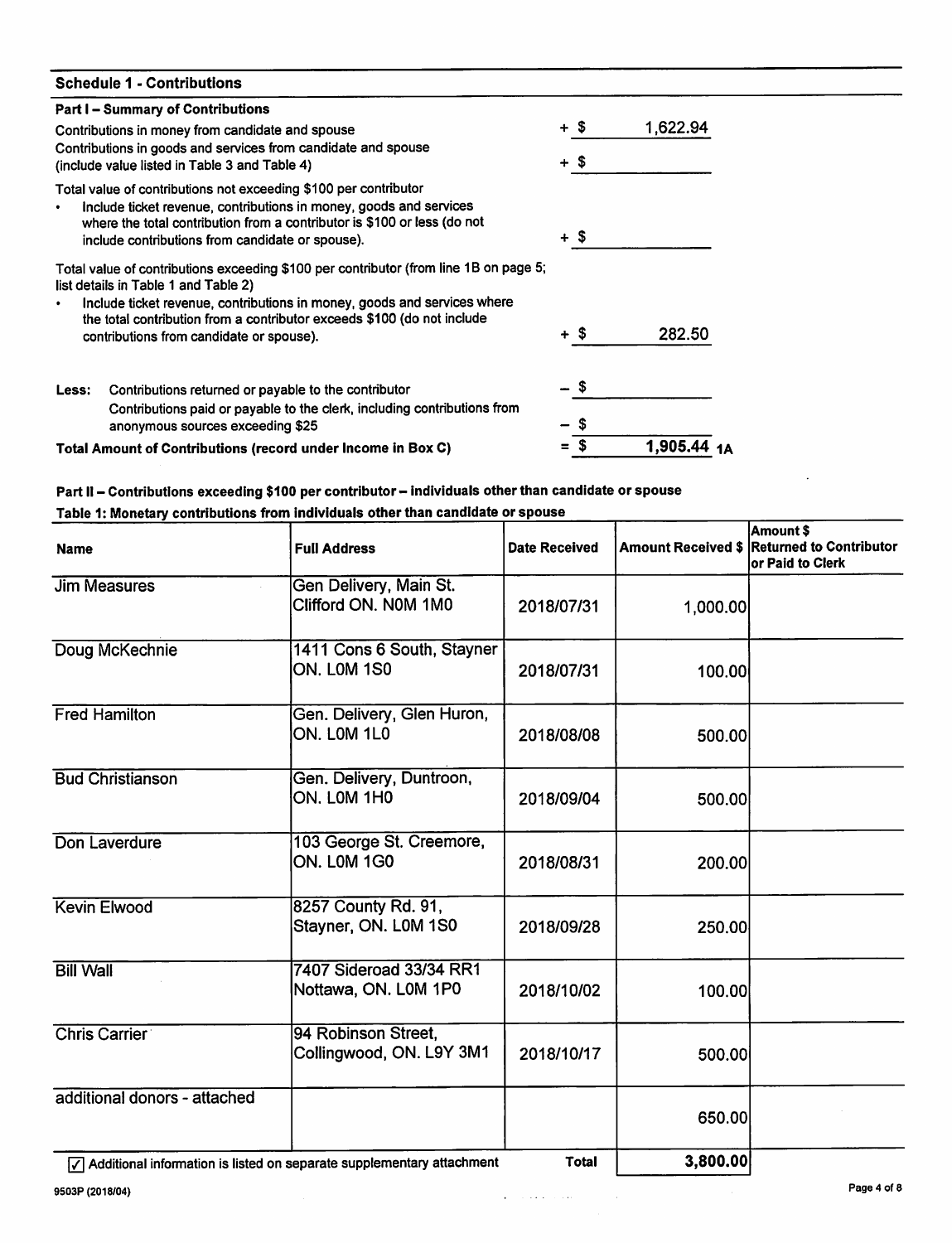#### Table 2: Contributions in goods or services from individuals other than candidate or spouse (Note: must also be recorded as Expenses in Box 0)

| <b>Name</b>                   | <b>Full Address</b>                                                                                                                                                  | <b>Description of Goods</b><br>or Services | <b>Date Received</b><br>(yyyy/mm/dd) | Value \$           |
|-------------------------------|----------------------------------------------------------------------------------------------------------------------------------------------------------------------|--------------------------------------------|--------------------------------------|--------------------|
| <b>Ted Pollock CPA CA CFP</b> | 450 Hume St. unit 2                                                                                                                                                  | accounting for                             |                                      |                    |
|                               | Collingwood, ON. L9Y 1W6                                                                                                                                             | candidate report                           | 2018/12/12                           | 282.50             |
|                               |                                                                                                                                                                      |                                            |                                      |                    |
|                               |                                                                                                                                                                      |                                            |                                      |                    |
|                               |                                                                                                                                                                      |                                            |                                      |                    |
|                               |                                                                                                                                                                      |                                            |                                      |                    |
|                               |                                                                                                                                                                      |                                            |                                      |                    |
|                               |                                                                                                                                                                      |                                            |                                      |                    |
|                               |                                                                                                                                                                      |                                            |                                      |                    |
|                               |                                                                                                                                                                      |                                            |                                      |                    |
|                               |                                                                                                                                                                      |                                            |                                      |                    |
|                               |                                                                                                                                                                      |                                            |                                      |                    |
|                               | Additional information is listed on separate supplementary attachment                                                                                                |                                            | <b>Total</b>                         | 282.50             |
|                               | Total for Part II - Contributions exceeding \$100 per contributor<br>(Add totals from Table 1 and Table 2 and record the total in Part 1 - Summary of Contributions) |                                            |                                      | 4,082.50 1B<br>\$. |

Part III - Contributions from candidate or spouse

Table 3: Contributions in goods or services

| <b>Description of Goods or Services</b>                               | <b>Date Received</b><br>(yyyy/mm/dd) | Value \$ |
|-----------------------------------------------------------------------|--------------------------------------|----------|
|                                                                       |                                      |          |
|                                                                       |                                      |          |
|                                                                       |                                      |          |
|                                                                       |                                      |          |
|                                                                       |                                      |          |
| $\sim$                                                                |                                      |          |
| $\mathcal{A}^{\mathcal{A}}$                                           |                                      |          |
|                                                                       |                                      |          |
|                                                                       |                                      |          |
| Additional information is lieted on congrate cumplementary attachment | Total                                |          |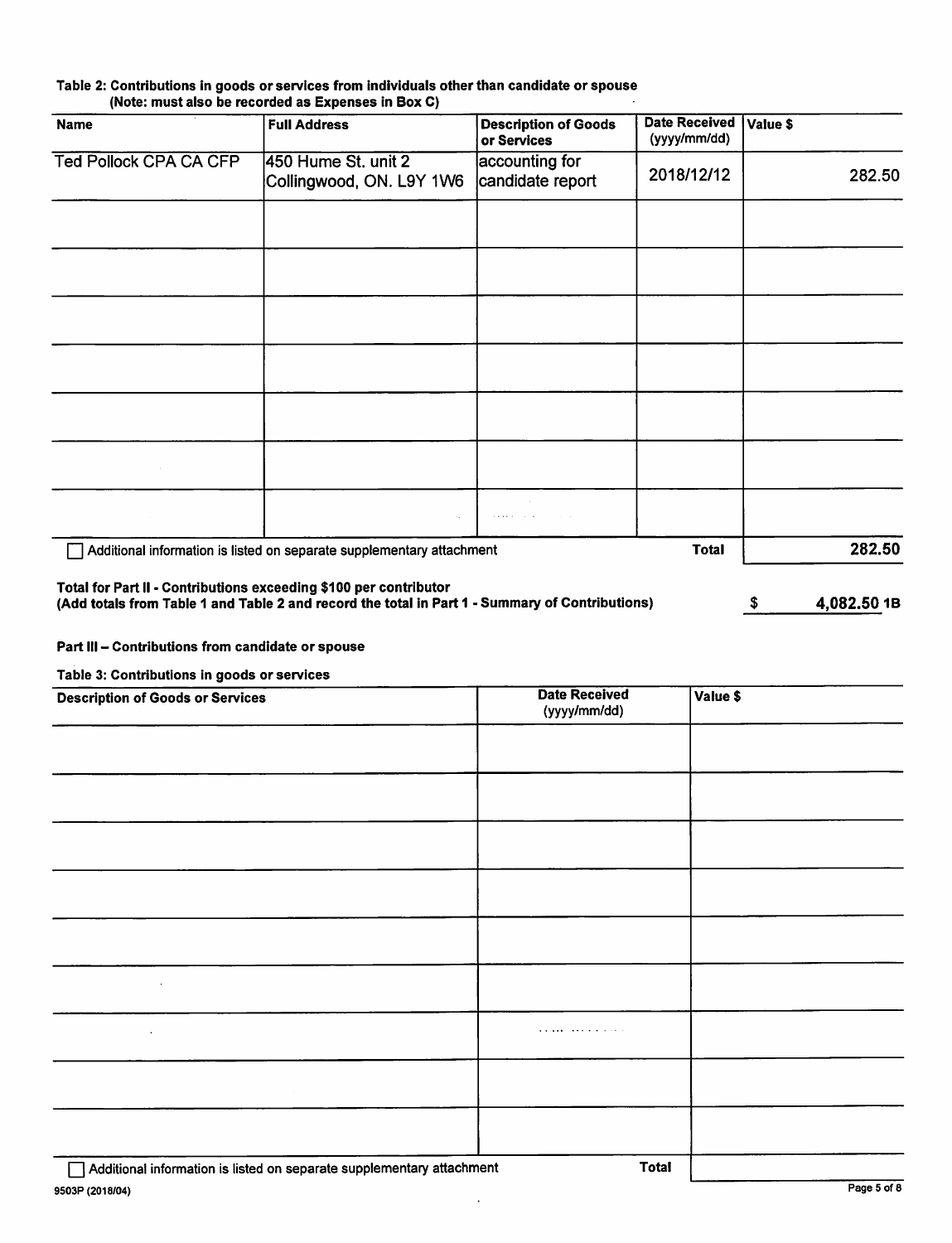### Table 4: Inventory of campaign goods and materials from previous municipal campaign used in this campaign (Note: value must be recorded as a contribution from the candidate and as an expense)

| <b>Description</b>                                                    | Date Acquired Supplier<br>(yyyy/mm/dd) | Quantity | <b>Current Market</b><br>Value \$ |
|-----------------------------------------------------------------------|----------------------------------------|----------|-----------------------------------|
| $\sim$                                                                |                                        |          |                                   |
|                                                                       |                                        |          |                                   |
|                                                                       |                                        |          |                                   |
|                                                                       |                                        |          |                                   |
|                                                                       |                                        |          |                                   |
|                                                                       |                                        |          |                                   |
|                                                                       |                                        |          |                                   |
| Additional information is listed on separate supplementary attachment |                                        |          | <b>Total</b>                      |

 $\label{eq:2.1} \mathcal{L}_{\mathcal{A}}(\mathcal{L}_{\mathcal{A}}) = \mathcal{L}_{\mathcal{A}}(\mathcal{L}_{\mathcal{A}}) = \mathcal{L}_{\mathcal{A}}(\mathcal{L}_{\mathcal{A}})$ 

 $\sim 10^7$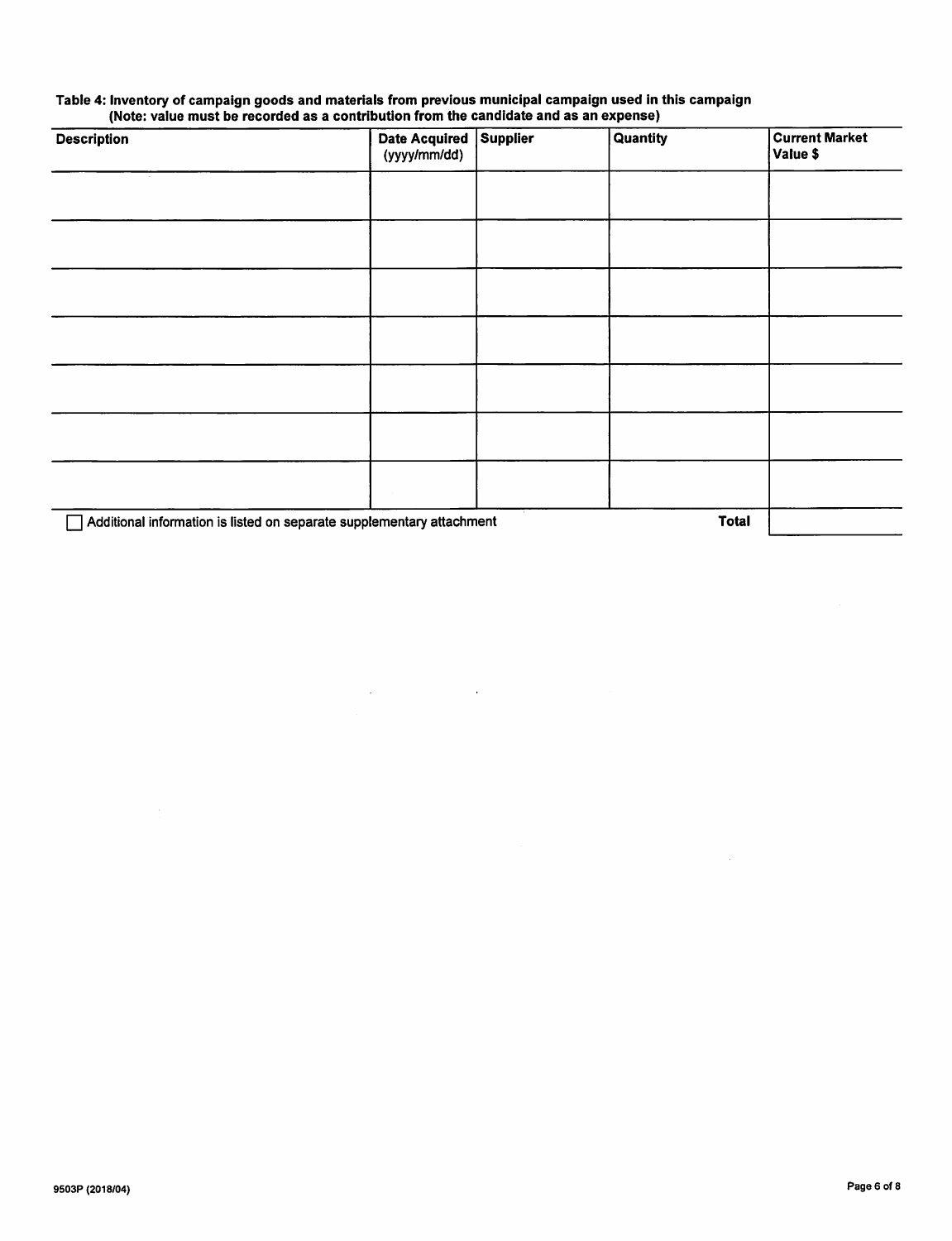## Schedule 2 - Fundraising Events and Activities

## Fundraising Event/Activity Complete a separate schedule for each event or activity held  $\Box$  Additional schedule(s) attached Description of fundraising event/activity Date of event/activity (yyyy/mm/dd) Part I - Ticket revenue Admission charge (per person) (if there are a range of ticket prices, attach complete breakdown of all ticket sales) Number of tickets sold X Total Part I (2A X 2B) (include in Part 1 of Schedule 1)  $-2A$ **2B**  $=$  \$ Part II - Other revenue deemed a contribution (e.g. revenue from goods sold in excess of fair market value) Provide details 1. + \$ 2.  $+$  \$  $+$  \$  $+$  \$  $+$  \$  $+$  \$  $+$  \$  $+$  \$  $+$  \$  $+$  \$  $+$  \$  $+$  \$  $+$  \$  $+$  \$  $+$  \$  $+$  \$  $+$  \$  $+$  \$  $+$  \$  $+$  \$  $+$  \$  $+$  \$  $+$  \$  $+$  \$  $+$  \$  $+$  \$  $+$  \$  $+$  \$  $+$  \$  $+$  \$  $+$  \$  $+$  \$  $+$  \$  $+$  \$  $+$  \$  $+$  \$  $+$  \$  $+$  $3.$ 4. + \$  $\overline{5.}$  + \$ Total Part II (include in Part 1 of Schedule 1) Part III - Other revenue not deemed a contribution (e.g. contribution of \$25 or less; goods or services sold for \$25 or less) Provide details 1.  $+$  \$ 2.  $\frac{2.}{3.}$   $\frac{+ 5}{1.}$  $3.$   $\frac{1}{2}$   $\frac{1}{2}$   $\frac{1}{2}$   $\frac{1}{2}$   $\frac{1}{2}$   $\frac{1}{2}$   $\frac{1}{2}$   $\frac{1}{2}$   $\frac{1}{2}$   $\frac{1}{2}$   $\frac{1}{2}$   $\frac{1}{2}$   $\frac{1}{2}$   $\frac{1}{2}$   $\frac{1}{2}$   $\frac{1}{2}$   $\frac{1}{2}$   $\frac{1}{2}$   $\frac{1}{2}$   $\frac{1}{2}$   $\frac{1}{2}$   $\frac{1}{$  $4. \frac{1}{5} + \frac{1}{5}$  $5.$ = \$ = \$

Total Part III (include under Income in Box 0)

## Part IV - Expenses related to fundraising event or activity

Provide details

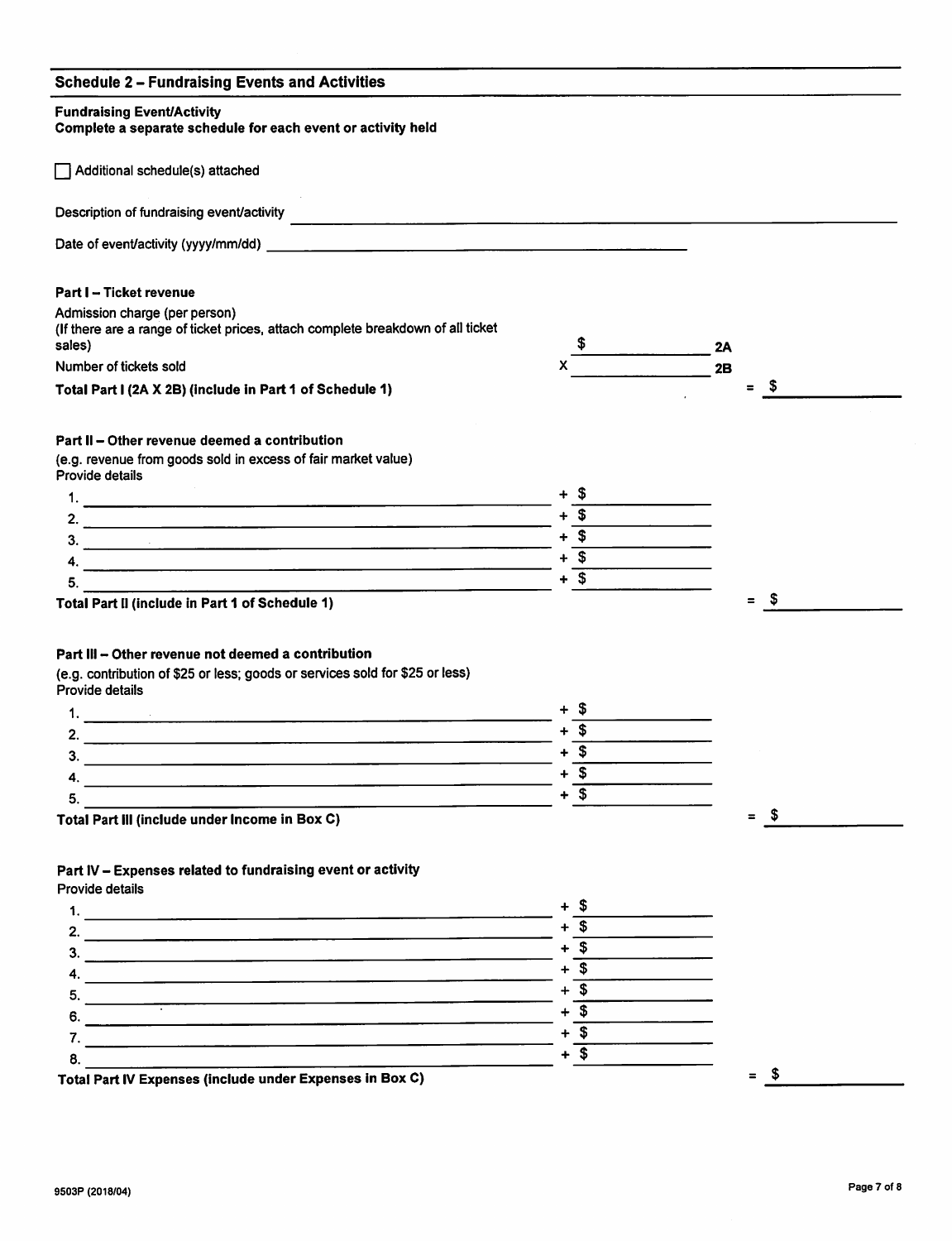## Auditor's Report

Municipal Elections Act, 1996 (Section 88.25)

A candidate who has received contributions or incurred expenses in excess of \$10,000 must attach an auditor's report.

#### Professional Designation of Auditor

| <b>Municipality</b>                                         |            |                      |                | Date (yyyy/mm/dd)  |
|-------------------------------------------------------------|------------|----------------------|----------------|--------------------|
| <b>Contact Information</b>                                  |            |                      |                |                    |
| Last Name or Single Name                                    |            | <b>Given Name(s)</b> | Licence Number |                    |
| <b>Address</b>                                              |            |                      |                |                    |
| Suite/Unit No.                                              | Street No. | <b>Street Name</b>   |                |                    |
| Municipality                                                |            |                      | Province       | <b>Postal Code</b> |
| <b>Email Address</b><br>Telephone No. (including area code) |            |                      |                |                    |
|                                                             |            |                      |                |                    |

The report must be done in accordance with generally accepted auditing standards and must:

- set out the scope of the examination
- provide an opinion as to the completeness and accuracy of the financial statement and whether it is free of material misstatement

 $\Box$  Report is attached

Personal information, if any, collected on this form is obtained under the authority of sections 88.25 and 95 of the Municipal Elections Act, 1996. Under section 88 of the Municipal Elections Act, 1996 (and despite anything in the Municipal Freedom of Information and Protection of Privacy Act) documents and materials filed with or prepared by the clerk or any other election official under the Municipal Elections Act, 1996 are public records and, until their destruction, may be inspected by any person at the clerk's office at a time when the office is open. Campaign financial statements shall also be made available by the clerk in an electronic format free of charge upon request.